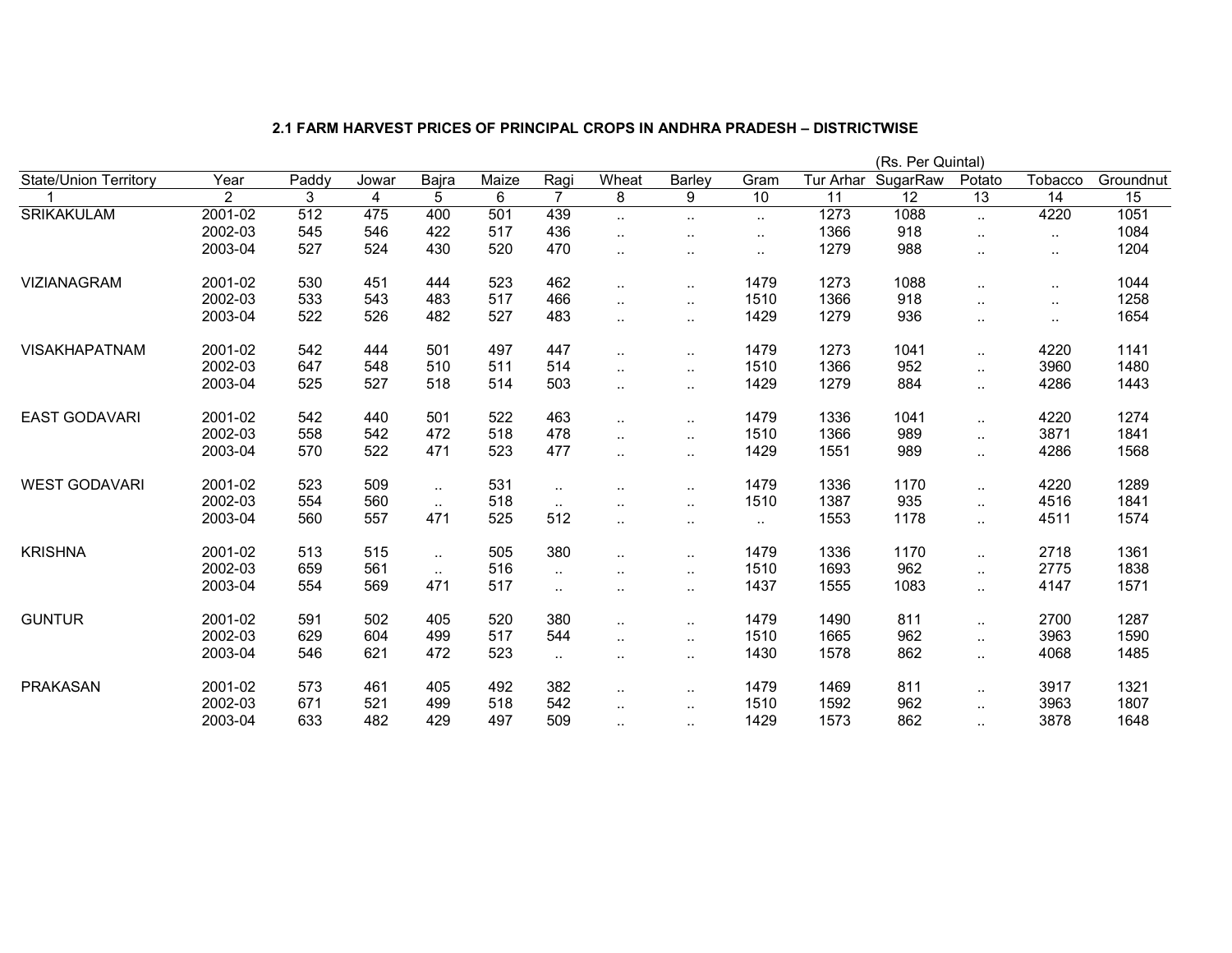|                              |                |       |                |          |       |                |                      |                        |        |      |                    | (Rs.Per Ouintal)     |                      |           |
|------------------------------|----------------|-------|----------------|----------|-------|----------------|----------------------|------------------------|--------|------|--------------------|----------------------|----------------------|-----------|
| <b>State/Union Territory</b> | Year           | Paddy | Jowar          | Bajra    | Maize | Ragi           | Wheat                | <b>Barley</b>          | Gram   |      | Tur Arhar SugarRaw | Potato               | Tobacco              | Groundnut |
|                              | $\overline{2}$ | 3     | $\overline{4}$ | 5        | 6     | $\overline{7}$ | 8                    | 9                      | 10     | 11   | $\overline{12}$    | 13                   | 14                   | 15        |
| <b>NELLORE</b>               | 2001-02        | 517   | 470            | 447      | 464   | 401            | $\ddotsc$            | $\cdot$ .              | 1479   | 1469 | 811                | $\ddot{\phantom{1}}$ | 4382                 | 1364      |
|                              | 2002-03        | 589   | 520            | 484      | 518   | 533            | $\ddotsc$            | $\ddotsc$              | 1509   | 1509 | 962                | $\ddotsc$            | 4682                 | 1383      |
|                              | 2003-04        | 633   | 575            | 497      | 504   | 497            | $\ddotsc$            | $\ddot{\phantom{a}}$ . | 1429   | 1567 | 862                | $\ldots$             | 4827                 | 1523      |
| <b>CHITTOR</b>               | 2001-02        | 577   | 438            | 443      | 492   | 442            | $\ddotsc$            | $\ddot{\phantom{a}}$   | $\sim$ | 1118 | 811                | $\ddot{\phantom{1}}$ | 4382                 | 1289      |
|                              | 2002-03        | 628   | 431            | 498      | 517   | 497            | $\ddotsc$            | $\ddotsc$              | 1510   | 1398 | 875                | $\ddotsc$            | 4682                 | 1687      |
|                              | 2003-04        | 630   | 554            | 507      | 506   | 583            | $\ddot{\phantom{a}}$ | $\ddotsc$              | $\sim$ | 1387 | 958                | $\cdot$ .            | $\ldots$             | 1467      |
| <b>CUDDAPAH</b>              | 2001-02        | 639   | 556            | 345      | 505   | 473            | $\ddotsc$            | $\ddotsc$              | 1479   | 1319 | 811                | $\cdot$ .            | $\cdot$ .            | 1293      |
|                              | 2002-03        | 808   | 610            | 484      | 513   | 530            | $\ddotsc$            | $\ddotsc$              | 1510   | 1576 | 875                |                      | $\ddotsc$            | 1780      |
|                              | 2003-04        | 703   | 476            | 449      | 479   | 596            | $\ddot{\phantom{a}}$ | $\ddot{\phantom{a}}$ . | 1403   | 1564 | 958                |                      | $\ddotsc$            | 1727      |
| <b>ANANTAPUR</b>             | 2001-02        | 564   | 618            | 656      | 446   | 493            | $\ddot{\phantom{a}}$ | $\ddot{\phantom{a}}$ . | 1595   | 1235 | 811                |                      | $\cdot$ .            | 1231      |
|                              | 2002-03        | 765   | 613            | 508      | 515   | 491            | $\ddotsc$            | $\ddotsc$              | 1661   | 1508 | 875                | $\ddot{\phantom{a}}$ | $\ddotsc$            | 1683      |
|                              | 2003-04        | 647   | 622            | 513      | 492   | 596            | $\ddot{\phantom{a}}$ | $\sim$                 | 1476   | 1650 | 958                |                      | $\cdot$ .            | 1673      |
| <b>KURNOOL</b>               | 2001-02        | 683   | 589            | 474      | 445   | 499            | $\ddotsc$            | $\ddotsc$              | 1459   | 1366 | 811                | $\cdot$ .            | $\ddot{\phantom{a}}$ | 1288      |
|                              | 2002-03        | 871   | 626            | 461      | 515   | 490            | $\ddotsc$            | $\ddotsc$              | 1499   | 1465 | 875                |                      | $\ddotsc$            | 1655      |
|                              | 2003-04        | 756   | 589            | 446      | 503   | 595            | $\ddot{\phantom{a}}$ | $\ddotsc$              | 1478   | 1563 | 958                |                      | $\cdot$ .            | 1677      |
| <b>MAHBUBNAGAR</b>           | 2001-02        | 566   | 535            | 380      | 416   | 381            | $\ddotsc$            | $\ddotsc$              | 1440   | 1281 | $\sim$             |                      | $\cdot$ .            | 1236      |
|                              | 2002-03        | 643   | 475            | 484      | 498   | 439            | $\ddot{\phantom{a}}$ | $\ddotsc$              | 1351   | 1587 | 829                |                      | ٠.                   | 1543      |
|                              | 2003-04        | 584   | 509            | 458      | 478   | 465            | $\ddotsc$            | $\ddot{\phantom{a}}$ . | 1510   | 1597 | 776                |                      | $\cdot$ .            | 1703      |
| <b>RANGAREDDY</b>            | 2001-02        | 499   | 572            | 380      | 446   | 443            | $\ddot{\phantom{a}}$ | $\ddot{\phantom{a}}$ . | 1331   | 1281 | 811                |                      | $\cdot$ .            | 1333      |
|                              | 2002-03        | 617   | 589            | 484      | 493   | 441            | $\ddot{\phantom{a}}$ | $\ddotsc$              | 1351   | 1677 | 829                |                      | $\cdot$ .            | 1772      |
|                              | 2003-04        | 575   | 593            | 458      | 490   | 476            | $\ddot{\phantom{a}}$ | $\cdot$ .              | 1579   | 1973 | 776                | $\cdot$ .            | $\cdot$ .            | 1390      |
| <b>MEDAK</b>                 | 2001-02        | 566   | 472            | 380      | 401   | 446            | $\ddotsc$            | $\ddotsc$              | 1634   | 1381 | 811                | $\ddot{\phantom{a}}$ | $\ddotsc$            | 1285      |
|                              | 2002-03        | 655   | 485            | 484      | 468   | 445            | $\ddotsc$            | $\ddotsc$              | 1484   | 1459 | 829                | $\ddotsc$            | $\ddotsc$            | 1738      |
|                              | 2003-04        | 570   | 592            | 459      | 431   | 467            | $\cdot$ .            | $\sim$                 | 1399   | 1762 | 760                | $\cdot$ .            | $\cdot$ .            | 1535      |
| <b>NIZAMABAD</b>             | 2001-02        | 555   | 535            | $\ldots$ | 450   | 418            | $\ddotsc$            | $\ddot{\phantom{a}}$ . | 1634   | 1408 | 811                | $\ddotsc$            | 3163                 | 1214      |
|                              | 2002-03        | 683   | 716            | 474      | 480   | 433            | $, \ldots$           | $\sim$                 | 1629   | 1772 | 829                | $\cdot$ .            | 3961                 | 1678      |
|                              | 2003-04        | 574   | 746            | 544      | 406   | 492            | $\cdot$ .            |                        | 1326   | 1749 | 792                | $\cdot$ .            | $\cdot$ .            | 1677      |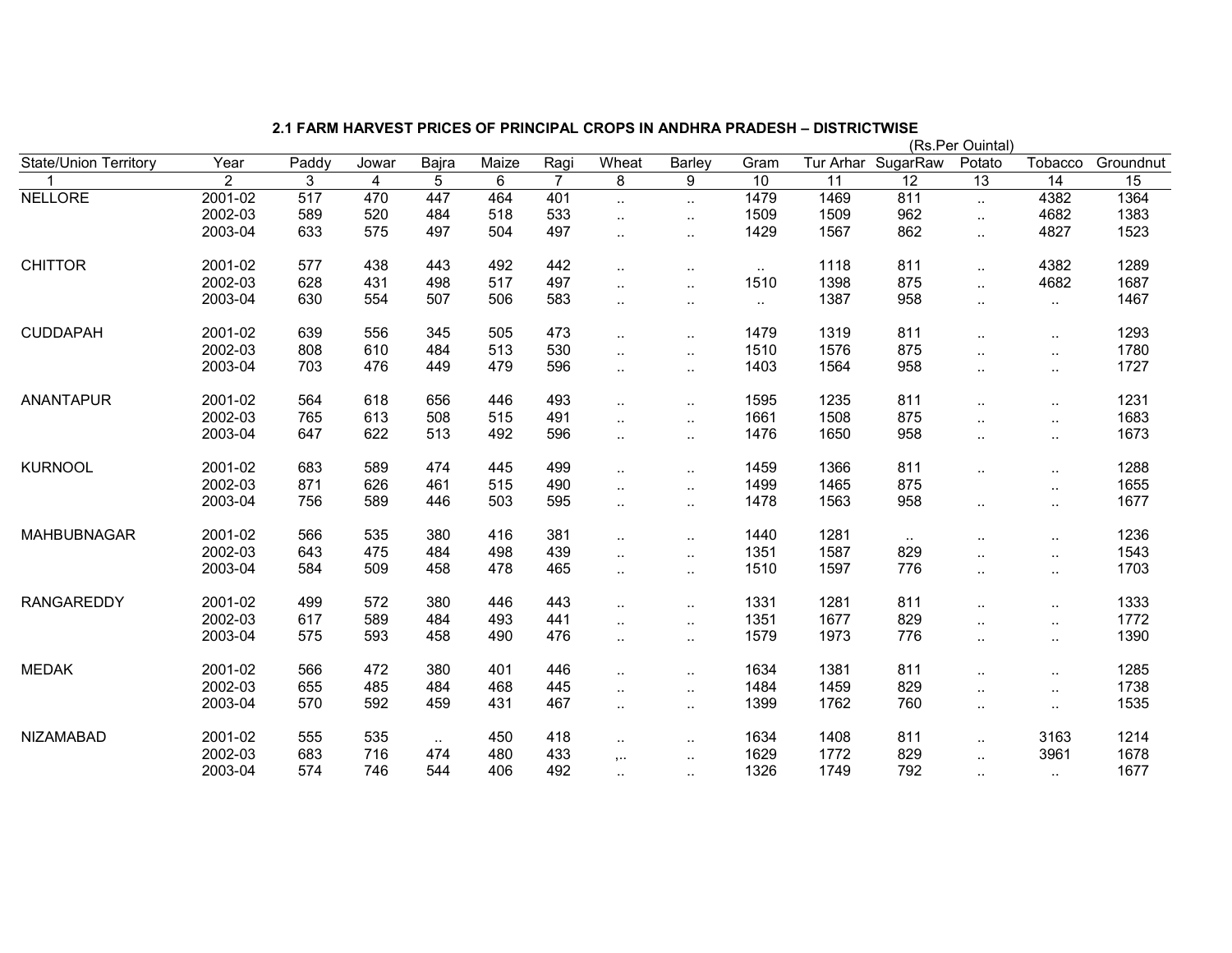|                                           |                |       |       |               |       |                      |               |               |      | (Rs.Per Quintal |          |           |         |           |  |  |  |  |
|-------------------------------------------|----------------|-------|-------|---------------|-------|----------------------|---------------|---------------|------|-----------------|----------|-----------|---------|-----------|--|--|--|--|
| <b>State/Union Territory</b>              | Year           | Paddy | Jowar | Bajra         | Maize | Ragi                 | Wheat         | Barley        | Gram | Tur Arhar       | SugarRaw | Potato    | Tobacco | Groundnut |  |  |  |  |
|                                           | $\overline{2}$ | 3     | 4     | 5             | 6     | 7                    | 8             | 9             | 10   | 11              | 12       | 13        | 14      | 15        |  |  |  |  |
| <b>ADILABAD</b>                           | 2001-02        | 529   | 477   | $\sim$ $\sim$ | 445   | $\sim$               | $\sim$        | $\sim$        | 1457 | 1291            | 811      | $\sim$    | 3163    | 1215      |  |  |  |  |
|                                           | 2002-03        | 527   | 504   | 474           | 466   | 440                  | $\ddotsc$     | $\ddotsc$     | 1629 | 1265            | 829      |           |         | 1680      |  |  |  |  |
|                                           | 2003-04        | 568   | 574   | 544           | 470   | $\ddotsc$            | $\ddotsc$     | $\sim$        | 1414 | 1635            | 776      |           | $\sim$  | 1535      |  |  |  |  |
| <b>KARIMNAGAR</b>                         | 2001-02        | 526   | 560   | <b>NA</b>     | 461   | $\ddotsc$            | $\sim$ $\sim$ | $\sim$        | 1457 | 1291            | 811      | $\cdot$ . | 3163    | 1383      |  |  |  |  |
|                                           | 2002-03        | 551   | 615   | 474           | 501   |                      | $\sim$        | $\sim$        | 1436 | 1430            | 829      | $\sim$    | 3961    | 1683      |  |  |  |  |
|                                           | 2003-04        | 573   | 586   | 544           | 493   |                      | $\sim$ $\sim$ | $\sim$ $\sim$ | 1260 | 1685            | 776      |           | 4196    | 1446      |  |  |  |  |
| WARANGAL                                  | 2001-02        | 613   | 670   | 380           | 430   | $\sim$               | $\cdot$ .     | $\sim$        | 1457 | 1323            | $\sim$   | $\sim$    | 3163    | 1234      |  |  |  |  |
|                                           | 2002-03        | 759   | 639   | 484           | 507   | $\ddotsc$            | $\ddotsc$     | $\ddotsc$     | 1436 | 1430            | $\sim$   | $\cdot$ . | 3961    | 1609      |  |  |  |  |
|                                           | 2003-04        | 562   | 621   | 529           | 482   |                      | $\ddotsc$     | $\ddotsc$     | 1414 | 1689            | $\sim$   | $\sim$    | 4196    | 1542      |  |  |  |  |
| <b>KHAMMAY</b>                            | 2001-02        | 524   | 583   | 380           | 441   | 446                  | $\ddotsc$     | $\sim$        | 1525 | 1360            | 811      | $\sim$    | 3163    | 1277      |  |  |  |  |
|                                           | 2002-03        | 609   | 621   | 483           | 453   | 445                  | $\sim$        | $\sim$        | 1425 | 1450            | 829      | $\sim$    | 3961    | 1778      |  |  |  |  |
|                                           | 2003-04        | 536   | 447   | 465           | 495   | 467                  | $\ddotsc$     | $\ddotsc$     | 1414 | 1463            | 776      |           | 4196    | 1420      |  |  |  |  |
| <b>NALGONDA</b>                           | 2001-02        | 579   | 570   | 380           | 441   | $\sim$               | $\sim$        | $\sim$        | 1525 | 1284            | 811      | $\sim$    | 3163    | 1209      |  |  |  |  |
|                                           | 2002-03        | 604   | 607   | 484           | 453   | $\ddotsc$            | $\ddotsc$     | $\sim$        | 1436 | 1537            | 829      | $\cdot$ . | 3961    | 1484      |  |  |  |  |
|                                           | 2003-04        | 580   | 468   | 458           | 475   | $\ddot{\phantom{a}}$ | $\ddotsc$     | $\ddotsc$     | 1414 | 1691            | 776      |           |         | 1679      |  |  |  |  |
| <b>ANDHRA PRADESH</b>                     | 2001-02        | 550   | 537   | 438           | 453   | 443                  | $\ddotsc$     | $\sim$ $\sim$ | 1496 | 13665           | 957      | $\sim$    | 3926    | 1252      |  |  |  |  |
| <b>(STATE WEIGHTED</b><br><b>AVERAGE)</b> | 2002-03        | 609   | 558   | 483           | 495   | 491                  | $\sim$        | $\sim$        | 1504 | 1542            | 908      | $\cdot$ . | 4128    | 1625      |  |  |  |  |
|                                           | 2003-04        | 570   | 580   | 463           | 485   | 507                  | $\ddotsc$     | $\sim$ $\sim$ | 1436 | 1647            | 958      |           | 4169    | 1599      |  |  |  |  |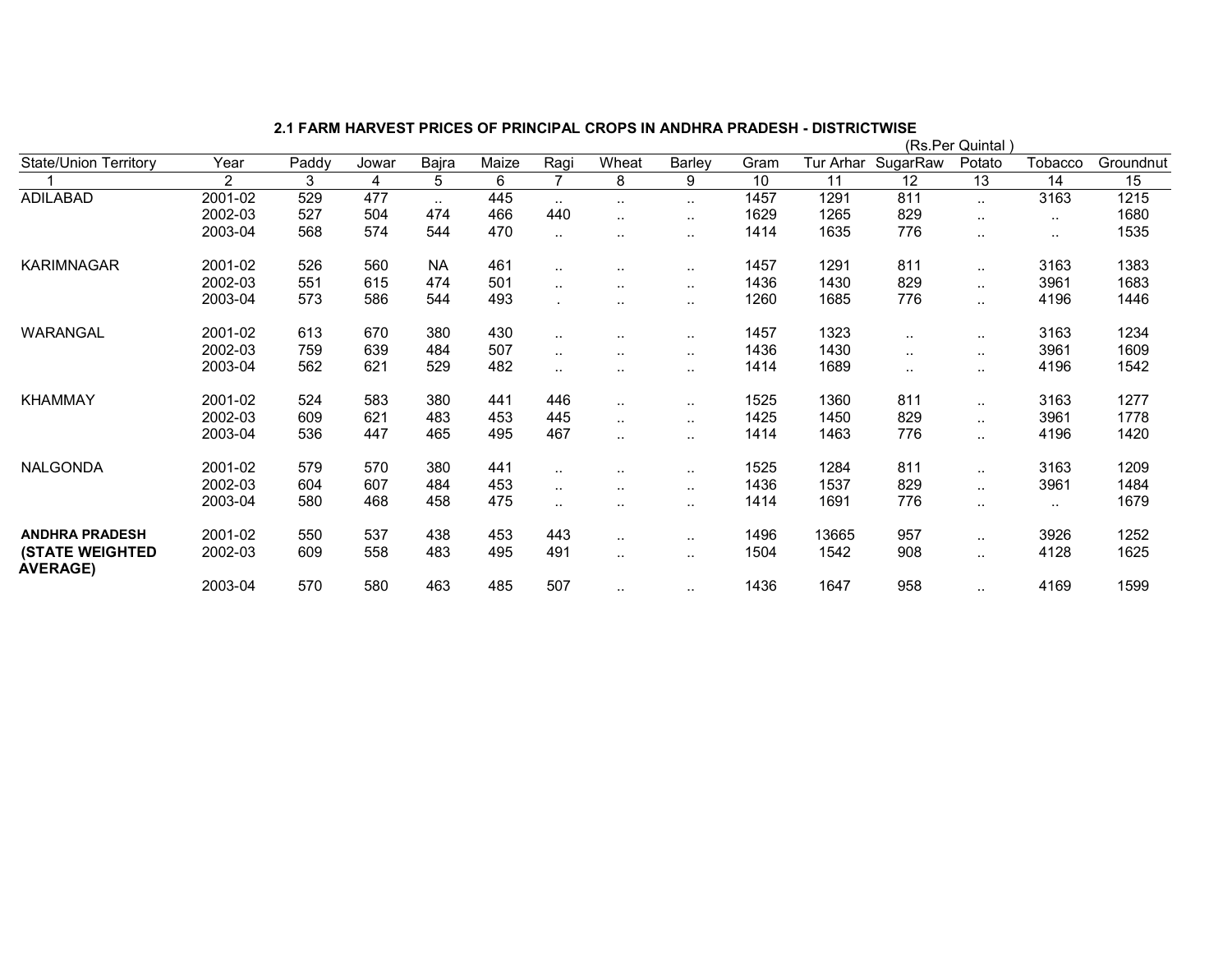|                              |                |                |      |                |                                     |                      |        |           |                      | (Rs. Per Quintal)    |              |        |          |                      |  |  |  |
|------------------------------|----------------|----------------|------|----------------|-------------------------------------|----------------------|--------|-----------|----------------------|----------------------|--------------|--------|----------|----------------------|--|--|--|
| <b>State/Union Territory</b> | Year           |                |      |                | Rapeseed Sesamum Linseed CasterSeed | Toria                | Cotton | Jute      | Sunnhemp             | Pepper               | Ginger       | Chilly | Turmeric | Mesta                |  |  |  |
| $\mathbf{1}$                 | $\overline{2}$ | 16             | 17   | 18             | 19                                  | 20                   | 21     | 22        | 23                   | 24                   | 25           | 26     | 27       | 28                   |  |  |  |
| SRIKAKULAM                   | 2001-02        | $\ddotsc$      | 1400 | $\sim$         | $\ddot{\phantom{a}}$                | $\sim$               | 1479   | $\ddotsc$ | $\ddotsc$            | $\ddotsc$            | $\ddotsc$    | 2942   | 1833     | 804                  |  |  |  |
|                              | 2002-03        | $\ddotsc$      | 1523 | $\ddotsc$      | $\ldots$                            | $\sim$               | 1696   | $\cdot$ . | $\ldots$             | $\ldots$             | $\mathbf{L}$ | 3572   | 2490     | 710                  |  |  |  |
|                              | 2003-04        | $\ddotsc$      | 1647 | $\ddotsc$      | $\ddotsc$                           | $\ddot{\phantom{1}}$ | 2403   | $\cdot$ . | $\cdot$ .            | $\ddotsc$            | $\sim$       | 3844   | 2297     | 663                  |  |  |  |
| VIZIANAGRAM                  | 2001-02        | $\ddotsc$      | 1397 | $\ddotsc$      | $\ddotsc$                           | $\sim$               | 1479   | $\ddotsc$ | $\ddotsc$            | $\ddotsc$            | $\ldots$     | 2837   | 1833     | 886                  |  |  |  |
|                              | 2002-03        | $\ldots$       | 1671 | $\ddotsc$      | $\ldots$                            | $\ddotsc$            | 1696   | $\ddotsc$ | $\cdot$ .            | $\ddotsc$            | $\sim$       | 3505   | 2490     | 710                  |  |  |  |
|                              | 2003-04        | $\ddotsc$      | 1730 | $\ddotsc$      | 1431                                | $\sim$               | 2403   | $\ddotsc$ | $\ddot{\phantom{a}}$ | $\ddotsc$            | $\sim$       | 3609   | 2297     | 663                  |  |  |  |
|                              |                |                |      |                |                                     | $\ddotsc$            |        |           |                      |                      |              |        |          |                      |  |  |  |
| <b>VISAKHAPATNAM</b>         | 2001-02        | $\ddotsc$      | 1375 | $\ddotsc$      | 925                                 | $\sim$               | 1479   | $\ddotsc$ |                      | $\ddotsc$            | $\ldots$     | 2831   | 1833     | 886                  |  |  |  |
|                              | 2002-03        | $\ddotsc$      | 1812 | $\sim$         | 1386                                | $\sim$               | 1696   | $\ddotsc$ | $\ddotsc$            | $\ddotsc$            | $\ddotsc$    | 3439   | 2490     | 710                  |  |  |  |
|                              | 2003-04        | $\ldots$       | 2099 | $\ddotsc$      | 1431                                | $\ddotsc$            | 2403   | $\cdot$ . | $\ddotsc$            | $\ddotsc$            | $\sim$       | 3412   | 2297     | 663                  |  |  |  |
| <b>EAST GODAVARI</b>         | 2001-02        |                | 1373 |                |                                     | $\sim$               | 1479   |           |                      |                      |              | 2709   | 1833     | 886                  |  |  |  |
|                              | 2002-03        | $\ldots$       | 1702 | $\ddotsc$      | $\ddot{\phantom{a}}$                | $\ddotsc$            |        | $\ddotsc$ | $\cdot$ .            | $\ddotsc$            | $\ddotsc$    | 3395   |          | 710                  |  |  |  |
|                              |                | $\ddotsc$      |      | $\ddotsc$      | $\ddotsc$                           | $\ddotsc$            | 1696   | $\ddotsc$ | $\ddot{\phantom{a}}$ |                      | $\sim$       |        | 2490     |                      |  |  |  |
|                              | 2003-04        | $\mathbf{r}$ . | 1893 | $\ddotsc$      | $\ddotsc$                           | $\ddotsc$            | 2300   | $\ddotsc$ | $\cdot$ .            | $\ddotsc$            | $\sim$       | 3090   | 2297     | 663                  |  |  |  |
| <b>WEST GODAVARI</b>         | 2001-02        | $\ddotsc$      | 1465 | $\mathbf{r}$ . | $\ddot{\phantom{a}}$                | $\mathbf{L}$         | 1678   | $\ddotsc$ |                      | $\ddotsc$            | $\sim$       | 4488   | 1833     | $\mathbf{L}$         |  |  |  |
|                              | 2002-03        | $\ddotsc$      | 1676 | $\ddotsc$      | $\ddot{\phantom{a}}$                | $\ddotsc$            | 1696   | $\ddotsc$ |                      | $\ddotsc$            | $\sim$       | 3571   | 2490     | $\sim$               |  |  |  |
|                              | 2003-04        | $\ddotsc$      | 1880 | $\ldots$       | $\ddotsc$                           | $\mathbf{L}$         | 2300   | $\ddotsc$ | $\cdot$              | $\ddotsc$            | $\sim$       | 3766   | 2297     | $\sim$               |  |  |  |
| <b>KRISHNA</b>               | 2001-02        | $\ddotsc$      | 1533 | $\ldots$       | $\ddotsc$                           | $\ddotsc$            | 1678   | $\cdot$ . |                      | $\ddot{\phantom{a}}$ | $\sim$       | 2369   | 1833     | $\sim$               |  |  |  |
|                              | 2002-03        | $\ldots$       | 1745 | $\ddotsc$      | 1386                                | $\ddotsc$            | 1696   | $\cdot$ . | $\ddotsc$            | $\ddotsc$            | $\sim$       | 3237   | 2490     | $\ddot{\phantom{1}}$ |  |  |  |
|                              | 2003-04        | $\mathbf{r}$ . | 1914 | $\mathbf{r}$ . | 1431                                | $\ddotsc$            | 2210   | $\ddotsc$ | $\ddotsc$            | $\ddotsc$            | $\ddotsc$    | 2882   | 2297     | $\mathbf{L}$         |  |  |  |
|                              |                |                |      |                |                                     |                      |        |           |                      |                      |              |        |          |                      |  |  |  |
| <b>GUNTUR</b>                | 2001-02        | $\ddotsc$      | 1546 | $\ddotsc$      | 925                                 | $\mathbf{L}$         | 1554   | $\ddotsc$ |                      | $\ddotsc$            | $\ddotsc$    | 2351   | 1833     | $\sim$               |  |  |  |
|                              | 2002-03        | $\ddotsc$      | 1772 | $\mathbf{r}$ . | 1386                                | $\ddotsc$            | 1696   | $\ddotsc$ | $\ddotsc$            | $\ddot{\phantom{a}}$ | $\sim$       | 3234   | 2156     | $\sim$               |  |  |  |
|                              | 2003-04        | $\ddotsc$      | 1852 | $\ddotsc$      | 1540                                | $\ddotsc$            | 2407   | $\ddotsc$ |                      | $\ddotsc$            | $\ldots$     | 2631   | 2297     | $\sim$               |  |  |  |
| <b>PRAKASAN</b>              | 2001-02        | $\ddotsc$      | 1546 | $\ddotsc$      | 944                                 | $\ddotsc$            | 1799   | $\ddotsc$ |                      | $\ddotsc$            | $\sim$       | 2247   | 1833     | $\sim$               |  |  |  |
|                              | 2002-03        | $\ddotsc$      | 1863 | $\ddotsc$      | 1440                                | $\ddotsc$            | 1883   | $\ddotsc$ | $\cdot$ .            |                      | $\sim$       | 3347   | 2156     | 710                  |  |  |  |
|                              | 2003-04        | $\ddotsc$      | 1812 | $\ddotsc$      | 1322                                | $\ddotsc$            | 2179   | $\ddotsc$ | $\ddotsc$            | $\ddotsc$            | $\sim$       | 3036   | 2297     | $\ddotsc$            |  |  |  |
|                              |                |                |      |                |                                     |                      |        |           |                      |                      |              |        |          |                      |  |  |  |
| <b>NELLORE</b>               | 2001-02        | $\ddotsc$      | 1355 | $\mathbf{r}$ . | 944                                 | $\ddotsc$            | 1799   | $\cdot$ . |                      |                      | $\sim$       | 3007   | 1833     | $\sim$               |  |  |  |
|                              | 2002-03        | $\sim$         | 1766 | $\ddotsc$      | 1440                                | $\ddotsc$            | 1883   | $\ddotsc$ | $\cdot$ .            | ٠.                   | $\sim$       | 3038   | 2156     | $\ddot{\phantom{1}}$ |  |  |  |
|                              | 2003-04        | $\sim$         | 1978 | $\sim$         | $\sim$                              | $\sim$               | 2293   | $\sim$    | $\cdots$             | $\cdot$ .            | $\sim$       | 2884   | 2297     | $\sim$               |  |  |  |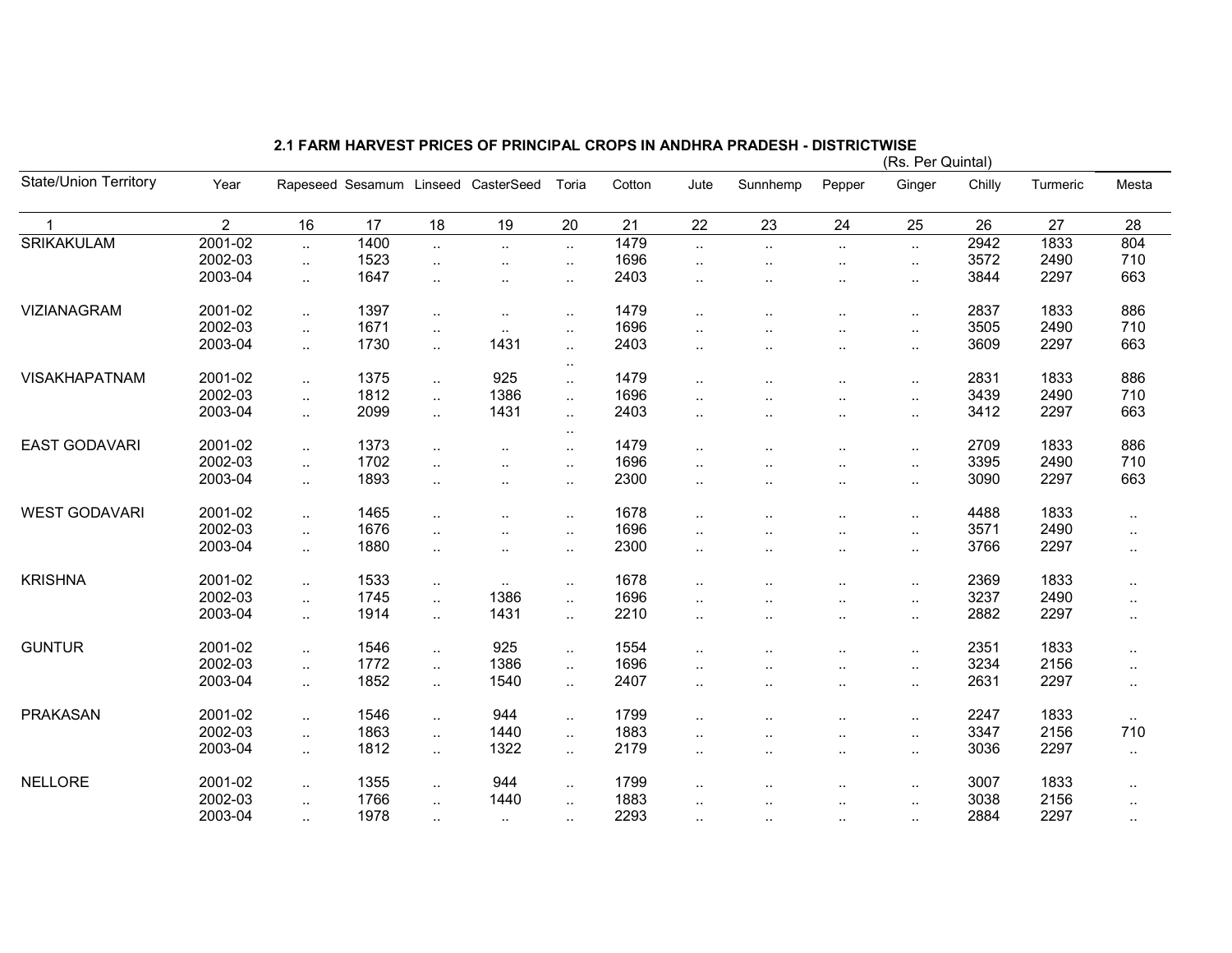|                              |                |                      |                          |                      |                |                             |          |                      |                      |                      | (Rs. Per Quintal) |        |           |           |
|------------------------------|----------------|----------------------|--------------------------|----------------------|----------------|-----------------------------|----------|----------------------|----------------------|----------------------|-------------------|--------|-----------|-----------|
| <b>State/Union Territory</b> | Year           |                      | Rapeseed Sesamum Linseed |                      | Caster<br>Seed | Toria                       | Cotton   | Jute                 | Sunnhemp             | Pepper               | Ginger            | Chilly | Turmeric  | Mesta     |
| $\overline{1}$               | $\overline{2}$ | 16                   | 17                       | 18                   | 19             | 20                          | 21       | 22                   | 23                   | 24                   | 25                | 26     | 27        | 28        |
| <b>CHITTOR</b>               | 2001-02        | $\ddotsc$            | 1431                     | $\ldots$             | 944            | $\ddotsc$                   | 1799     |                      |                      | $\cdot$ .            | $\ddotsc$         | 2933   | 1833      | 886       |
|                              | 2002-03        | $\sim$               | 1932                     | $\sim$               | 1143           | $\sim$                      | $\sim$   | $\ddotsc$            |                      | $\ddotsc$            | $\sim$            | 3066   | 2420      | 710       |
|                              | 2003-04        | $\sim$               | 2265                     | $\ddotsc$            | 1265           | $\sim$                      | $\ldots$ |                      |                      | $\ddotsc$            | $\cdot$ .         | 2755   | 2439      | 663       |
| <b>CUDDAPAH</b>              | 2001-02        | $\ddotsc$            | 1443                     | $\ddotsc$            | 971            | $\ddotsc$                   | 1467     |                      | $\ddot{\phantom{a}}$ | $\ddotsc$            | $\ddotsc$         | 3144   | 1936      | $\ddotsc$ |
|                              | 2002-03        | $\ddotsc$            | 1953                     | $\ddotsc$            | 1143           | $\sim$                      | 1902     | $\ddot{\phantom{a}}$ |                      | $\ddotsc$            | $\ddotsc$         | 3213   | 2420      | $\sim$    |
|                              | 2003-04        | $\ddotsc$            | 2389                     | $\ddotsc$            | 1265           | $\ddotsc$                   | 2514     | $\ddotsc$            | ٠.                   | $\cdot$ .            |                   | 3265   | 2439      | $\sim$    |
| <b>ANANTAPUR</b>             | 2001-02        | $\ddotsc$            | 1443                     | $\sim$               | 971            | $\sim$                      | 1467     | $\ddotsc$            | ٠.                   | $\ddotsc$            | $\cdot$ .         | 3150   | 1936      | $\sim$    |
|                              | 2002-03        | $\ddotsc$            | $\ddotsc$                | $\cdot$ .            | 1143           | $\sim$                      | 1902     | $\ddot{\phantom{a}}$ |                      |                      | $\ddotsc$         | 3202   | $\ddotsc$ |           |
|                              | 2003-04        | $\sim$               | $\cdot$ .                | $\ldots$             | 1265           | $\sim$                      | 2489     | $\ddotsc$            | $\ddot{\phantom{a}}$ | $\ddot{\phantom{a}}$ | $\sim$            | 3137   | $\ddotsc$ | $\sim$    |
| <b>KURNOOL</b>               | 2001-02        | $\ddotsc$            | 1538                     | $\ddotsc$            | 919            | $\sim$                      | 1787     |                      |                      | $\ddot{\phantom{a}}$ | $\ddotsc$         | 3607   | 1936      | 886       |
|                              | 2002-03        | $\ddotsc$            | 1932                     | $\ddotsc$            | 1143           | $\ddotsc$                   | 1831     | $\ddotsc$            | ٠.                   | $\ddotsc$            | $\sim$            | 2978   | 2420      | 710       |
|                              | 2003-04        | $\ddotsc$            | 1936                     | $\ddotsc$            | 1264           | $\sim$                      | 2463     | ٠.                   | ٠.                   | $\cdot$ .            | $\ldots$          | 3235   | 2439      | $\sim$    |
| <b>MAHBUBNAGAR</b>           | 2001-02        | $\ddotsc$            | 1719                     | $\ddotsc$            | 919            | $\mathcal{L}_{\mathcal{A}}$ | 1705     | $\ddotsc$            | $\ddot{\phantom{a}}$ | $\ddot{\phantom{a}}$ | $\cdot$ .         | 2623   | 2037      | 886       |
|                              | 2002-03        | $\ddots$             | 1828                     | $\ddotsc$            | 1185           | $\mathcal{L}_{\mathcal{A}}$ | 2031     | $\ddot{\phantom{a}}$ |                      | $\ddotsc$            | Ω.                | 3114   | 2386      | 710       |
|                              | 2003-04        | $\ddotsc$            | 1864                     | $\ddotsc$            | 1298           | $\sim$                      | 2430     | $\ddot{\phantom{a}}$ | $\ddotsc$            | $\ddotsc$            |                   | 3101   | 2293      | 663       |
| <b>RANGAREDDY</b>            | 2001-02        | $\ddots$             | 1719                     | $\ddotsc$            | 919            | $\ddotsc$                   | 1705     | $\ddot{\phantom{a}}$ | $\ddot{\phantom{a}}$ | $\ddotsc$            | $\ddotsc$         | 2065   | 2037      | $\sim$    |
|                              | 2002-03        | $\ddotsc$            | 1828                     | $\ddotsc$            | 1287           | $\sim$                      | 2031     | $\ddotsc$            |                      |                      |                   | 3503   | 2156      | 710       |
|                              | 2003-04        | $\ddotsc$            | 1906                     | $\ddotsc$            | 1306           | $\ddotsc$                   | 2322     | $\ddotsc$            |                      | $\ddot{\phantom{a}}$ | $\ddotsc$         | 2611   | 2315      | $\sim$    |
| <b>MEDAK</b>                 | 2001-02        | $\ddotsc$            | 1727                     | $\ddotsc$            | 919            | $\sim$                      | 1705     |                      |                      | $\cdot$ .            |                   | 2107   | 2037      | 886       |
|                              | 2002-03        | $\ddotsc$            | 1962                     | $\ddot{\phantom{a}}$ | 1287           | $\ddotsc$                   | 2031     | $\ddotsc$            | ٠.                   | $\cdot$ .            | $\ddotsc$         | 3189   | 2386      | 710       |
|                              | 2003-04        | $\ddotsc$            | 1794                     | $\ddotsc$            | 1390           | $\ddotsc$                   | 2366     | $\ddotsc$            | $\ddotsc$            | $\ldots$             | $\sim$            | 2598   | 2293      | 663       |
| <b>NIZAMABAD</b>             | 2001-02        | $\ddotsc$            | 1815                     | $\ddotsc$            | 919            | $\ddotsc$                   | 1705     |                      |                      | $\ddot{\phantom{a}}$ | ٠.                | 2673   | 2037      | 886       |
|                              | 2002-03        | $\ddotsc$            | 1566                     | $\sim$               | 1287           | $\sim$                      | 2031     | $\ddot{\phantom{a}}$ | $\ddot{\phantom{a}}$ | $\ddot{\phantom{a}}$ | $\ddotsc$         | 3017   | 2156      | 710       |
|                              | 2003-04        | $\ddotsc$            | 1550                     | $\ddotsc$            | 1390           | $\ddotsc$                   | 2469     | $\ddotsc$            | $\ddot{\phantom{1}}$ | $\ddotsc$            | $\sim$            | 2748   | 2415      | $\sim$    |
| <b>ADILABAD</b>              | 2001-02        | $\ddotsc$            | 1817                     | $\ddotsc$            | 919            | $\ddotsc$                   | 2071     | $\ddotsc$            | ٠.                   | $\cdot$ .            | $\cdot$ .         | 2289   | 1438      | $\sim$    |
|                              | 2002-03        | $\ddotsc$            | 1598                     | $\ddotsc$            | 1287           | $\sim$                      | 1902     | $\ddotsc$            | $\ddot{\phantom{a}}$ | $\ddot{\phantom{a}}$ | $\ddotsc$         | 2658   | 2156      | $\ddotsc$ |
|                              | 2003-04        | $\ddot{\phantom{a}}$ | 1554                     | $\cdot$ .            | 1390           | $\ddotsc$                   | 2420     | $\ddotsc$            | $\sim$               | $\cdot$ .            | $\cdot$ .         | 3267   | 2293      | $\sim$    |